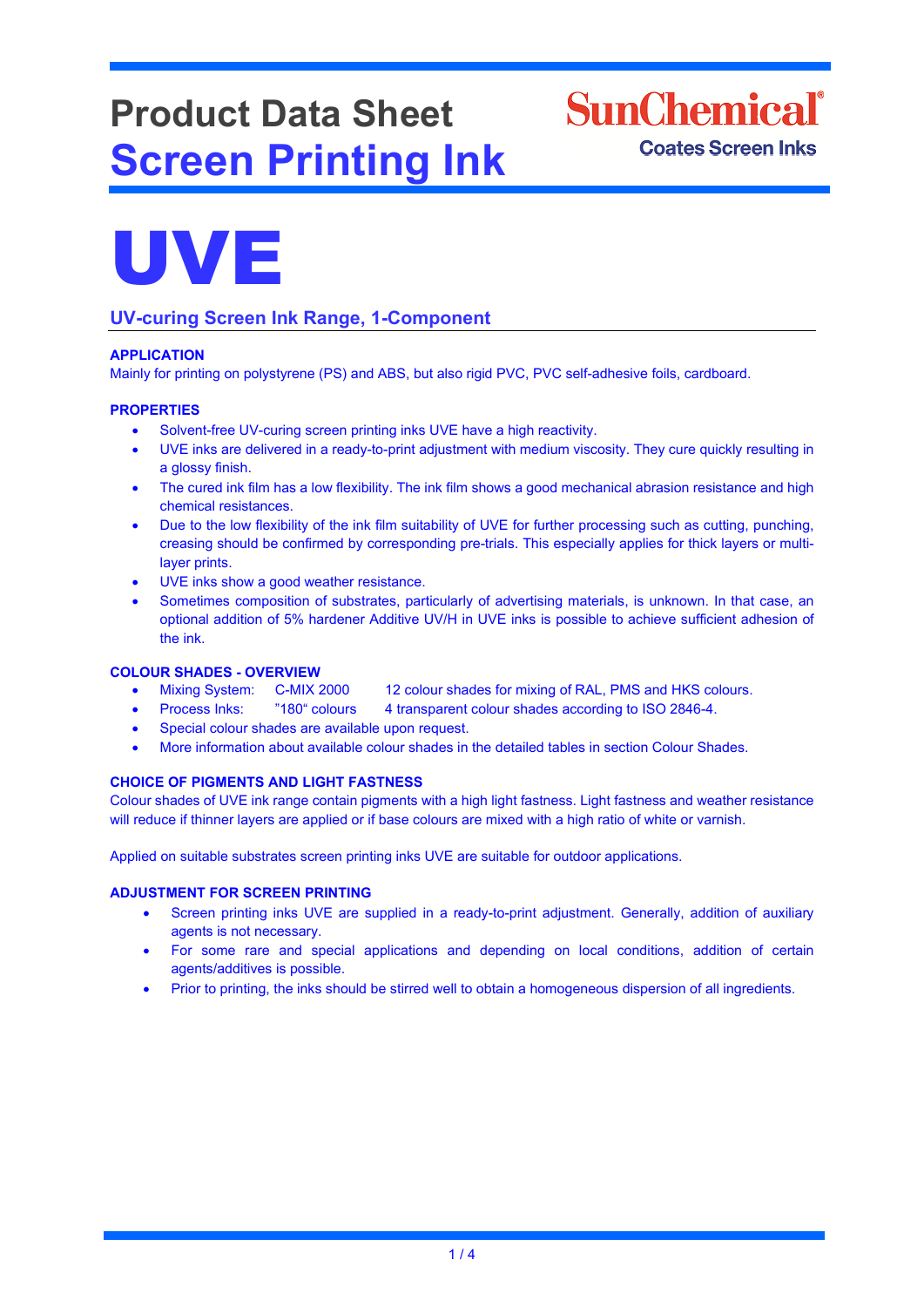#### **AUXILIARY AGENTS**

| <b>Application</b>         | <b>Product</b>        | <b>Addition in % by weight Additional Information</b> |                                                  |
|----------------------------|-----------------------|-------------------------------------------------------|--------------------------------------------------|
| <b>Thinning</b>            | Additive UV/V*        | Max. 10%                                              | <b>Standard thinner</b>                          |
| <b>Viscosity increase</b>  | Thickening powder     | $1 - 2%$                                              | Stir with mixer                                  |
| <b>Matting</b>             | <b>Matting powder</b> | $5 - 10%$                                             | Stir with mixer                                  |
| <b>Reactivity increase</b> | LAB-N 551564          | $1 - 3%$                                              | <b>Photoinitiator</b>                            |
|                            | LAB-N 560700          | $3 - 5%$                                              | <b>Photoinitiator</b>                            |
| Flow agent                 | <b>Additive UV/VM</b> | $1 - 2%$                                              | Do not overdose!                                 |
|                            | <b>Additive UV/N</b>  | $1 - 2%$                                              | Wetting agent, also promotes flow<br>properties. |
| <b>Hardener</b>            | <b>Additive UV/H</b>  | 5%                                                    | Stir with mixer (pot life)                       |

\* Thinner Additive UV/V is a reactive UV monomer, not a commercial solvent!

#### **OVERPRINTING**

Generally, it is not necessary to overprint UVE inks with varnish. If required, however, overprinting with varnish UVE/E50 is possible.

#### **BRONZE COLOURS, MIXING OF BRONZE INKS**

The following bronze colours with a stable shelf life are available upon request:

- Silver: UVE 79/101
- Gold: rich pale gold UVE 76/61

Printers can mix bronzes themselves using bronze pastes B 75, B 76, B 77 and B 79 as well as bronze powder B 78-POWDER.

These "B" bronze pastes and "B" bronze powder are mixed with varnish UVE/E50 prior to processing.

| Mixing ratios in parts by weight: |     |         |            |
|-----------------------------------|-----|---------|------------|
| Gold bronze paste/powder          | to  | UVE/E50 | $= 1:3-4$  |
| Silver bronze paste               | to. | UVE/E50 | $= 1: 4-5$ |

- **Note:** For technical reasons these mixtures only have a pot life of approx. 6 8 h! Afterwards ink will thicken and become solid.
- **Note:** B bronzes are prone to oxidation (Exception B 78-POWDER). Therefore, overprinting with UVE/E50 is recommended.

B 78-POWDER does not tend to oxidation. The pale copper shade will not darken with time.

#### **DRYING / UV-CURING**

- UVE inks only dry/cure under UV-radiation.
- Suitable UV-driers with Hg medium-pressure lamps (250 400 nm) and an efficiency between 80 and 200 W/cm have to be used.
- Preferably, use reflectors with a focussed radiation.
- Ensure an even radiation (intensity/distance to the lamps) of the whole printed image.
- Curing parameter depend on thickness of printed ink layer, colour, substrate or substrate quality and temperature as well as construction and performance of the UV drier.
- Curing energy required depends on number of printed ink layers (check intermediate adhesion), printed layer thickness, colour and type of substrate. Hence, printers should determine the exact required energy with their own UV-drier.
- **UV-curing energy guide values:**  (printed with 150-*31* fabric*,* white substrate) **UV-energy: 200-300 mJ/cm²** (measured with Kühnast UV-integrator, 250 – 410 nm, max. 365 nm) **Belt speed: UV-radiator: 1 x 120 W/cm: 10 - 15 m/min.**

**2 x 120 W/cm: 20 - 30 m/min.**

• Adhesion should only be checked several minutes after curing. Due to the post-curing process of the ink and depending on the substrate, sufficient adhesion may sometimes only be achieved after up to 24 hours.

**Hardener:**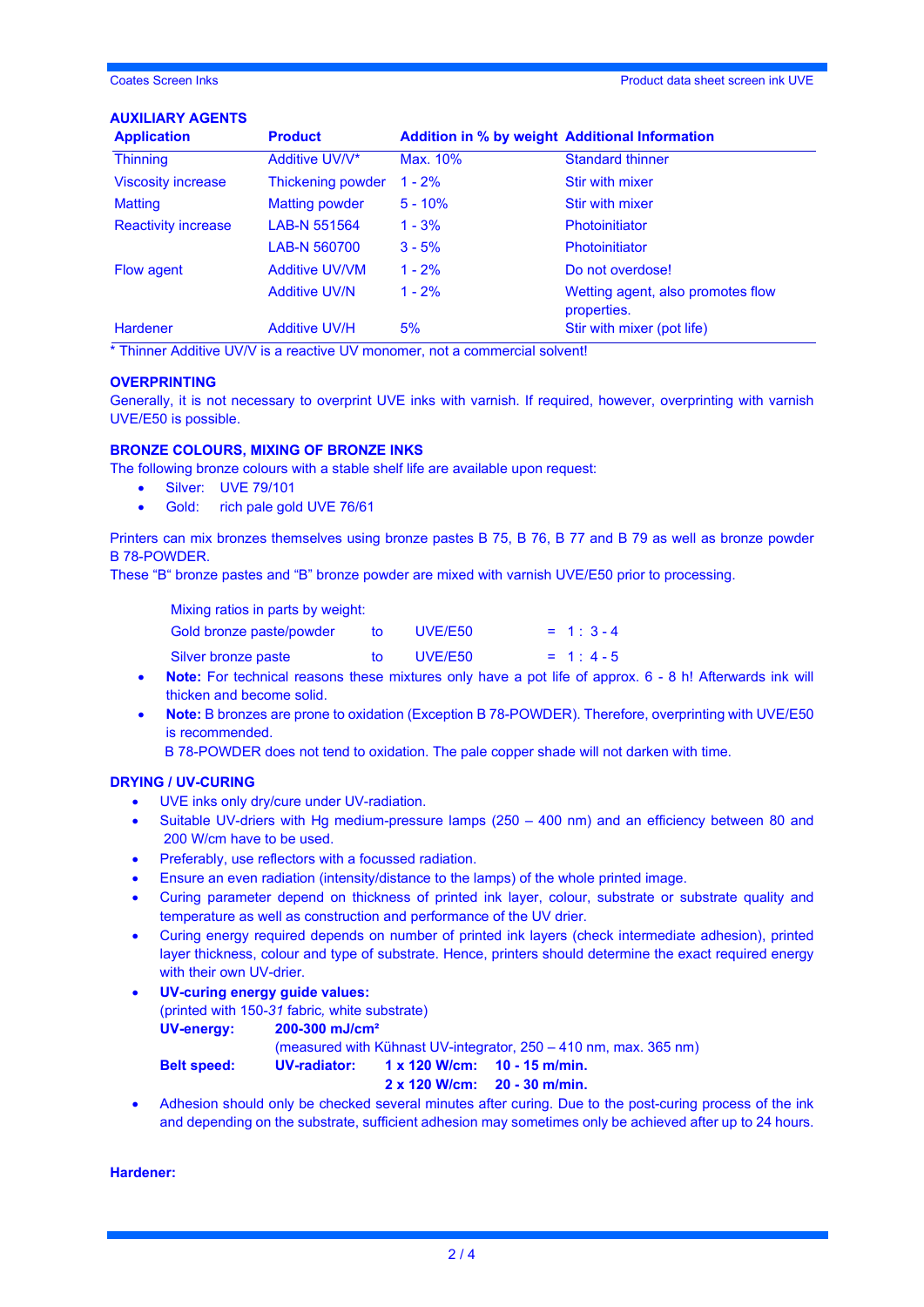Alternatively, screen inks range UVE can be processed as 2-component ink with **hardener Additive UV/H** to increase ink adhesion on difficult substrates. Additive UV/H acts as adhesion promoter. A further increase in chemical resistance of UVE is only possible to a limited extent.

UVE and hardener Additive UV/H are mixed at a ratio of **ink : hardener = 20 : 1** (parts by weight). Hardeners are sensitive to humidity. Therefore, containers always have to be tightly closed.

#### **Pot life:**

- Ink mixed with hardener may only be processed within a limited period of time (=pot life)
- **Pot life of UVE + hardener is approx. 6 - 8 h (at 20°C).**
	- Higher temperatures will reduce pot life.
- We do not recommend processing the inks for longer than the pot life as adhesion and resistance properties will then continually deteriorate, even if the ink still seems to be liquid and processable.

#### **Hardener Reaction**

Basically, the increased adhesion properties influenced by the hardener are only achieved after photochemical UV curing by a further chemical cross linkage reaction between ink and hardener. This cross linkage reaction depends on time and temperature (reaction time). After UV curing, prints should be stored for at least 72 hours at a temperature > 15°C.

#### **Resistance Tests**

Resistances should not be checked before the ink has fully cured/cross-linked, 24 hours after UV curing at the earliest.

#### **SCREEN FABRIC / STENCILS**

UVE inks are formulated for printing with fabrics of 120 – 165 threads/cm. Printability and especially UV-curing properties with coarser or finer fabrics should be evaluated by corresponding trials.

All copy emulsions and capillary films suitable for solvent based and UV-curing screen inks can be used, such as our program of SunCoat or Murakami products.

#### **CLEANING**

Uncured UV inks can be removed from stencils and tools using our solvent based universal cleaning agents of the URS range. Cleaning of cured UV inks is very time-consuming and hardly ever possible.

Note: As the acrylates contained in these UV inks may cause skin irritation, clean contaminated skin with water and soap immediately. Remove and clean contaminated clothing straightaway.

#### **PACK SIZE**

Screen printing inks UVE are delivered in 1 litre containers. Other pack sizes are available upon request.

#### **SHELF LIFE**

In closed original containers, UVE inks generally have a shelf life of 1 year from date of production. For exact date of expiry, please refer to the label.

#### **SAFETY DATA SHEETS**

Read safety data sheet prior to processing. Safety data sheets comply with Regulation (EC) No. 1907/2006 (REACH), Appendix II.

#### **CLASSIFICATION AND LABELLING**

Hazard classification and labelling comply with Regulation (EC) No. 1272/2008 (CLP/GHS).

#### **CONFORMITY**

Coates Screen Inks GmbH does not use any of the substances or mixtures for the production of printing inks, which are banned according to the EUPIA (European Association of the Printing Inks Industry) exclusion policy. Further compliance confirmations are available upon request.

#### **ADDITIONAL INFORMATION ABOUT OUR PRODUCTS**

| Product data sheets: | <b>Auxiliary Agents for UV-Curing Screen Printing Inks</b>                                     |
|----------------------|------------------------------------------------------------------------------------------------|
| <b>Brochures:</b>    | UV-Curing Screen Printing Inks                                                                 |
| Internet:            | Various technical articles are available for download on www.coates.de.<br>section "SN-Online" |

#### **FOR COLOUR RANGES, PLEASE REFER TO NEXT PAGE.**